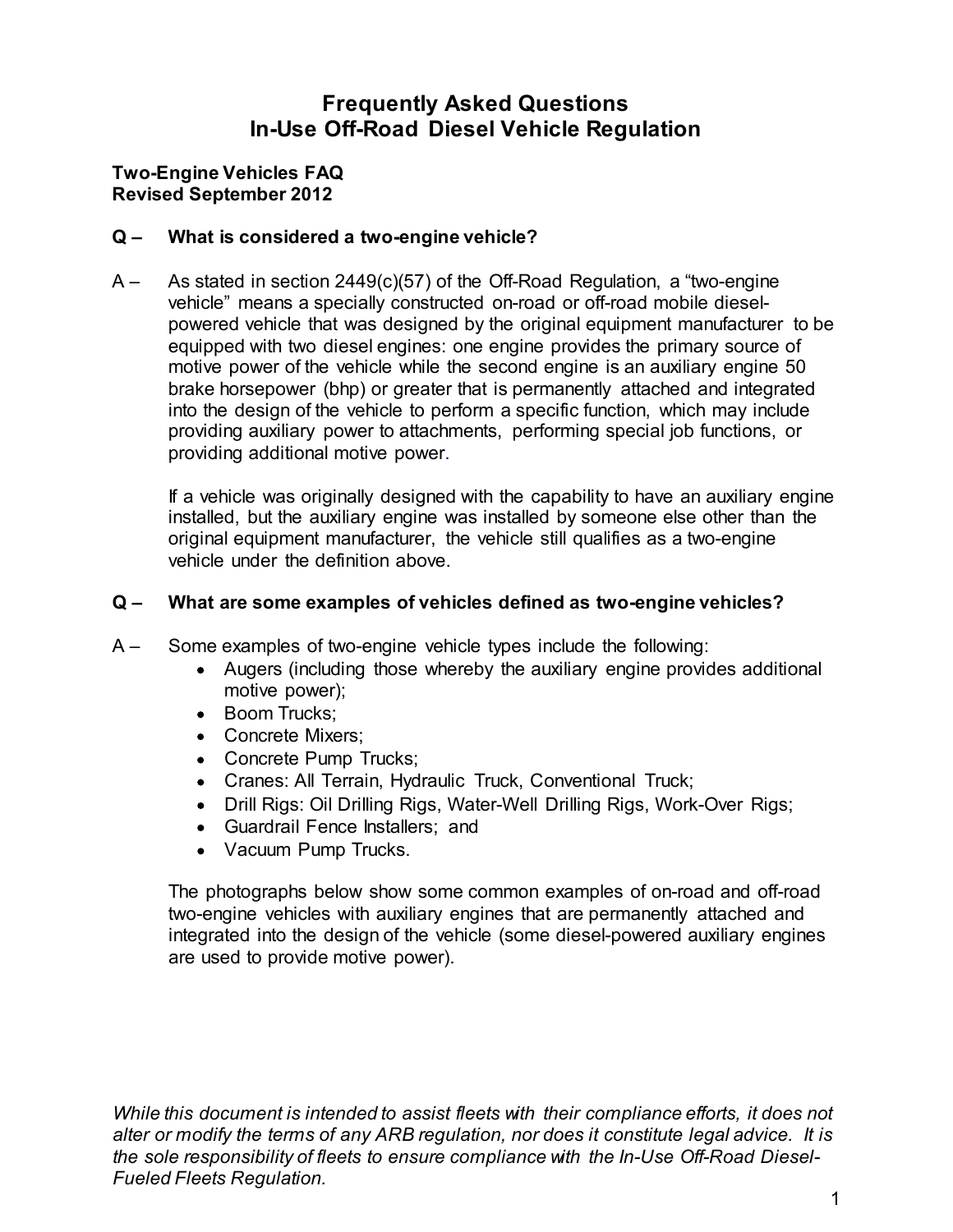Post hole digger: auger with an auxiliary-engine used for auxiliary and motive power





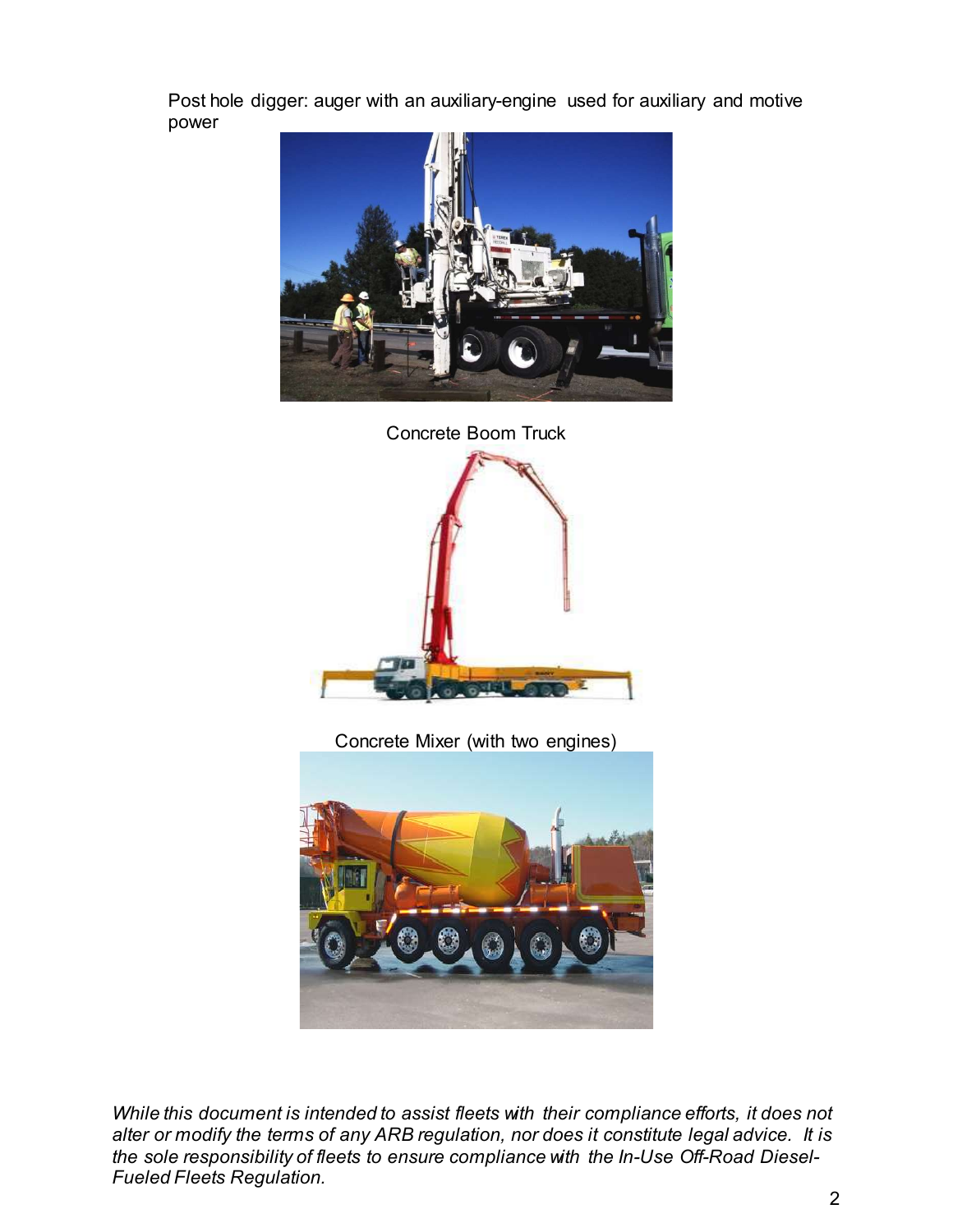

All Terrain Crane



Conventional Truck Crane

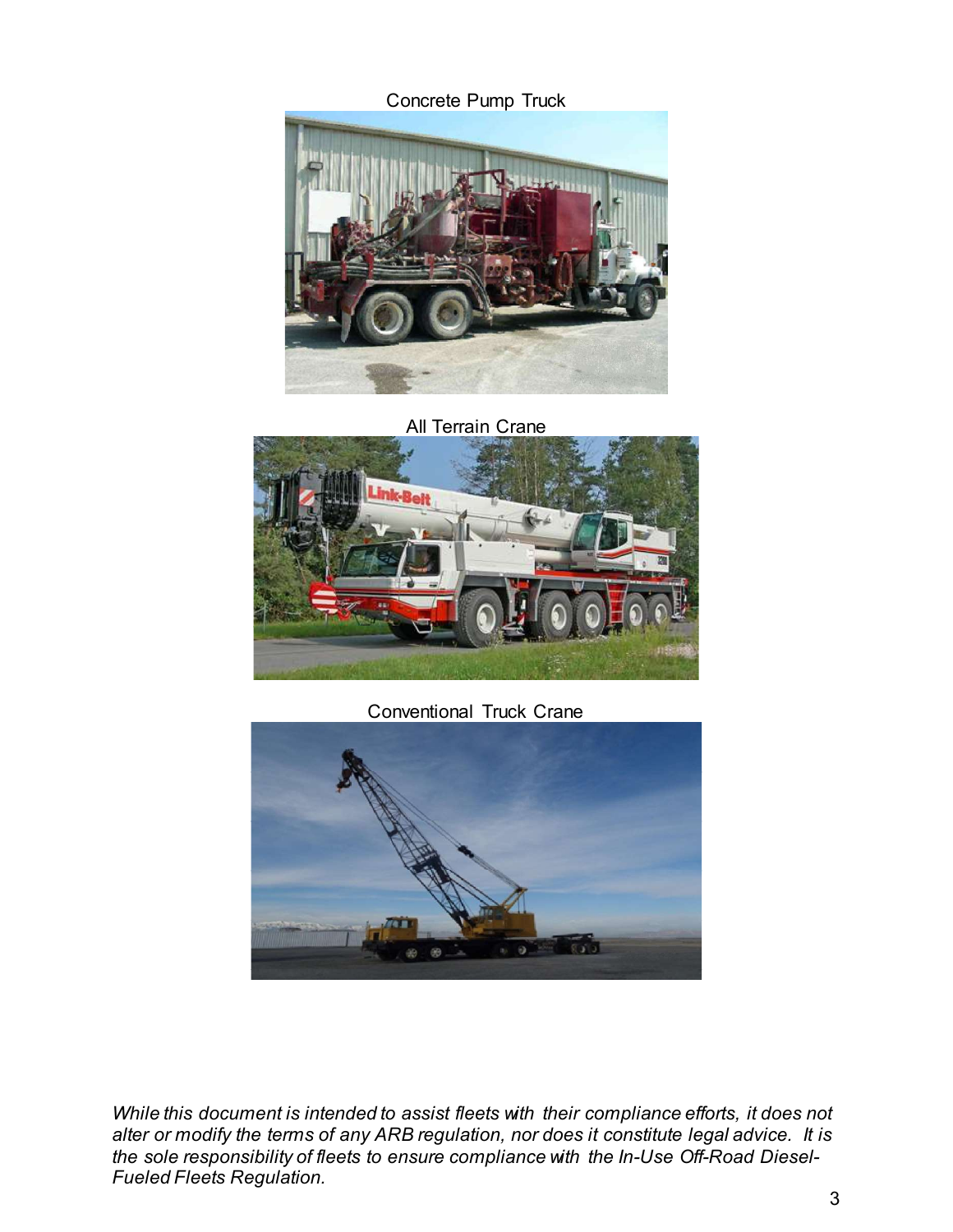Hydraulic Truck Crane



Water-well Drilling Rig



#### Work-over Drilling Rig

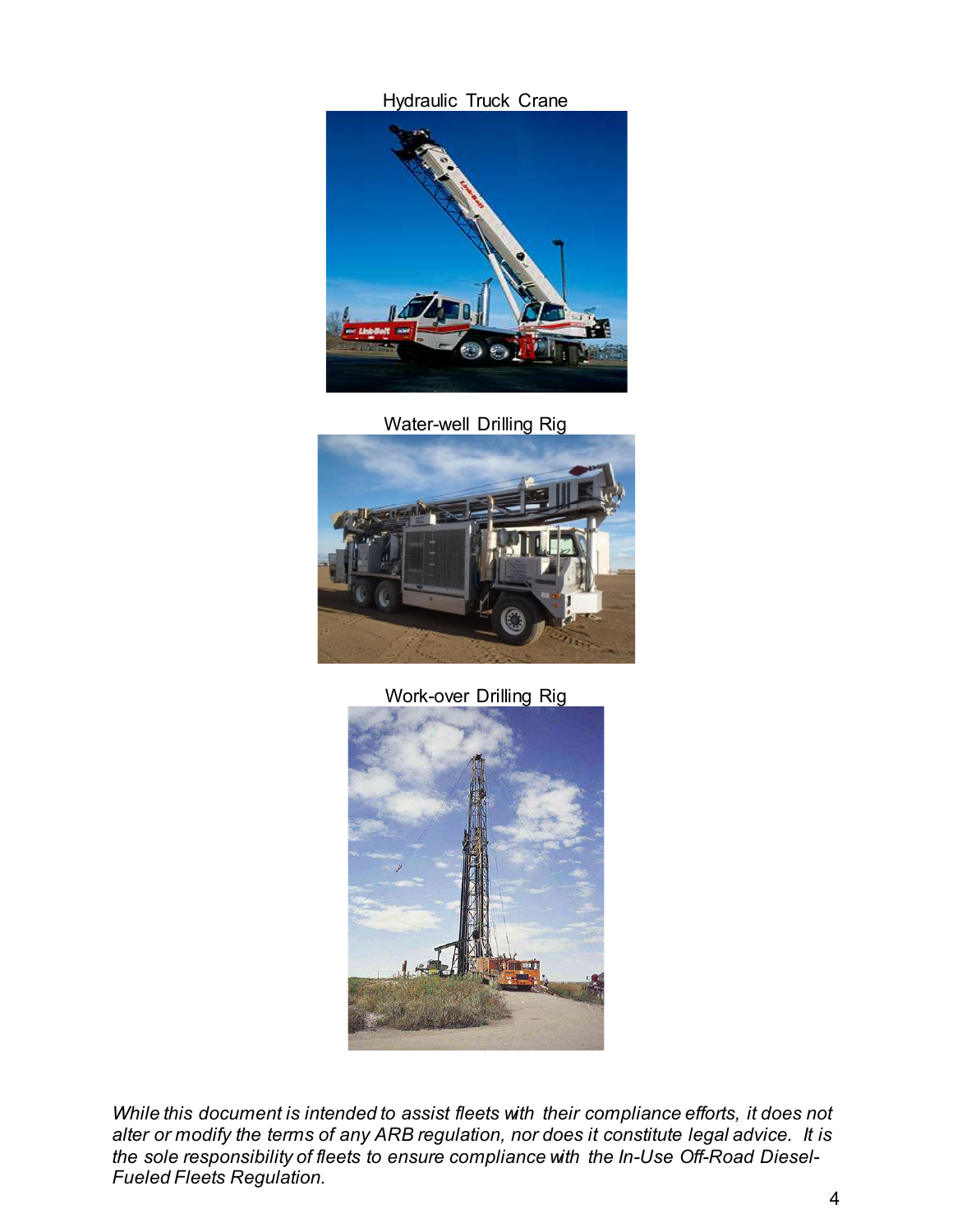Guardrail Installer (Drop Hammer)



Vacuum Pump Truck



## Regulation?

engine vehicles, and therefore are NOT subject to the Off-Road Regulation.

Service truck with an air compressor run by 80 hp auxiliary engine



While this document is intended to assist fleets with their compliance efforts, it does not A – On-road trucks with auxiliary engines that are not integrated into the design of<br>the vehicle (such as the service trucks shown below), do NOT qualify as two-<br>engine vehicles, and therefore are NOT subject to the Off-Ro the sole responsibility of fleets to ensure compliance with the In-Use Off-Road Diesel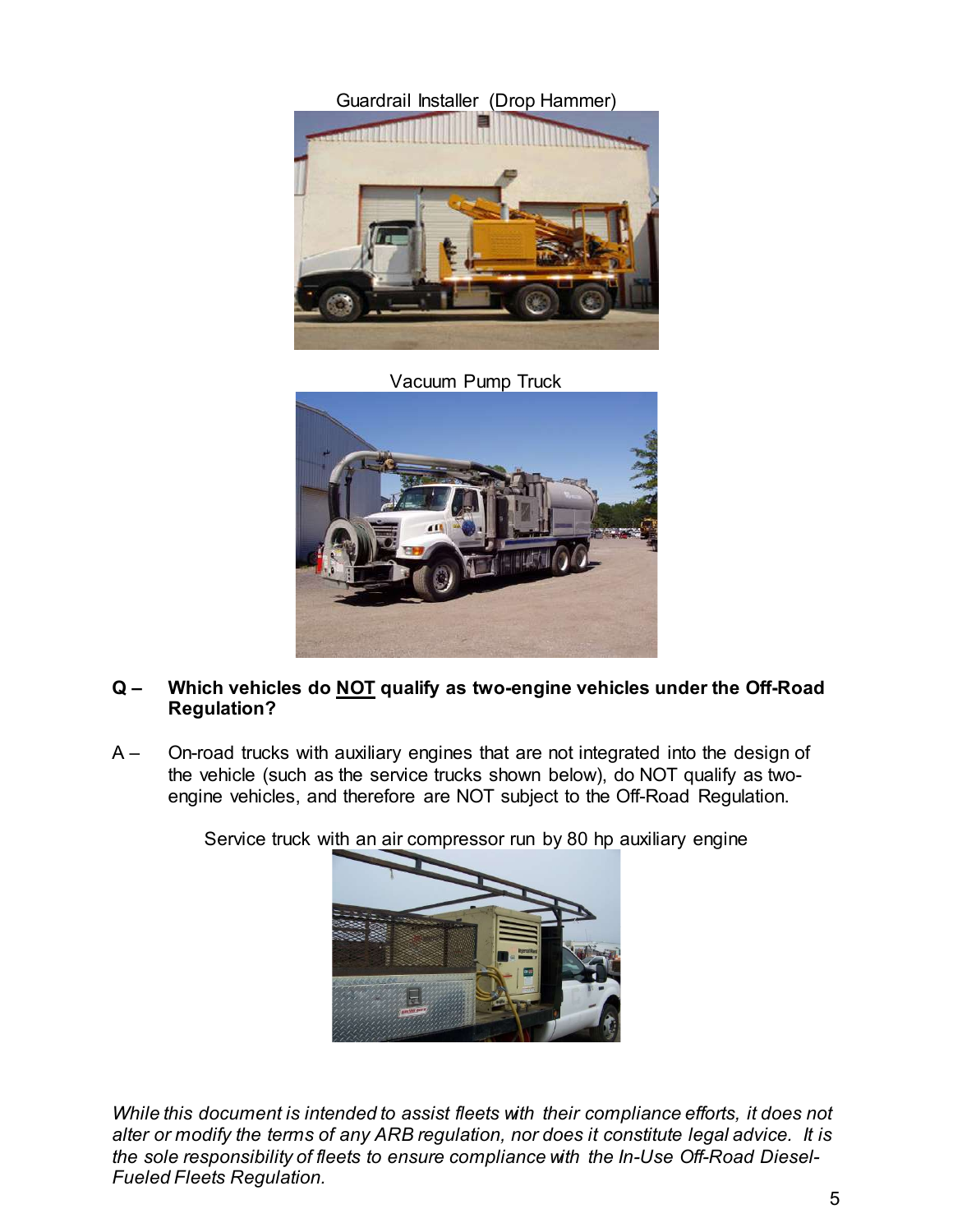Service truck with auxiliary engine and set up for air hammer, or other equipment



- following:
	- Aggregate;
	-
	- Construction:
	-
	-
	- Energy/Gas/Oil.

## provided above. What regulation(s) apply to this vehicle?

**A**<br>
A – **What industries own two-engine vehicles?**<br>
A – **Industries that own two-engine vehicles** include, but are not limited to, the<br>
following:<br>
• Aggregate;<br>
• Asphat and Concrete;<br>
• Construction;<br>
• Lifting and Exc vehicle are subject to different regulations. In most cases, both engines of a twoengine vehicle are subject to the Off-Road Regulation. However, there are What industries own two-engine vehicles?<br>
Industries that own two-engine vehicles include, but are not limited to, the<br>
construction;<br>
• Aggregate;<br>
• Asphalt and Concrete;<br>
• Construction;<br>
• Dilling and Material Handling What industries own two-engine vehicles?<br>
Industries that own two-engine vehicles include, but are not limited to, the<br>
following:<br>
• Aggregate;<br>
• Asphalt and Concrete;<br>
• Construction;<br>
• Lifting and Material Handling; a Use Heavy-Duty Diesel-Fueled Vehicles Regulation (Truck and Bus Regulation), Industries that own two-engine vehicles include, but are not limited to, the<br>
following:<br>
• Aggregate;<br>
• Asphalt and Concrete;<br>
• Construction;<br>
• Difling and Material Handling; and<br>
• Energy/Gas/Oil.<br>
• Interval Material Portable Diesel-Fueled Engines Airborne Toxic Control Measure (Portable ATCM). For example, two-engine sweepers are covered by the Truck and Bus Regulation. • Drilling and Excavation;<br>• Lifting and Material Handling; and<br>
• Energy/Gas/Oil.<br> **A have a vehicle that meets the definition of "two-engine vehicle" as<br>
provided above. What regulation(s) apply to this vehicle?<br>
ARB has Emissions of both engines (i.e., the primary/drive engine and the secondary/awiliary engine of virtual districts of provided above. What regulation(s) apply to this vehicle? ARB has tried to limit the situations in which Example 1.1** That is the definition of "two-engine vehicle" as provided above. What regulation(s) apply to this vehicle?<br>ARB has tried to limit the situations in which the two engines of a two-engine vehicle are subject t The the metally determined to the metally consider the metally controlled above. What regulation(s) apply to this vehicle?<br>
ARB has tried to limit the situations in which the two engines of a two-engine<br>
vehicle are subjec provided above: "matric guadavity" pupily to dimension a more the two-engine deficies are tracted to limit the two-engine wehicle are subject to the Off-Road Regulation. However, there are exceptions to this general rule, exceptions to this general rule, and in some cases, the two engines of a two-<br>engine vehicle may be subject to one or more of the following regulations: the Feel Rule for Public Agencies and Ultilities (PAU Regulation),<br>th

of vehicles now covered by two ARB regulations is expected to be small. Additionally, there may also be requirements by local air districts to permit the Use Heavy-Duty Diesel-Fueled Vehicles Regulation (Truck and Bus F<br>the Fleet Rule for Public Agencies and Utilities (PAU Regulation) and<br>Portable Diesel-Fueled Engines Airborne Toxic Control Measure (Por<br>ATCM). For example,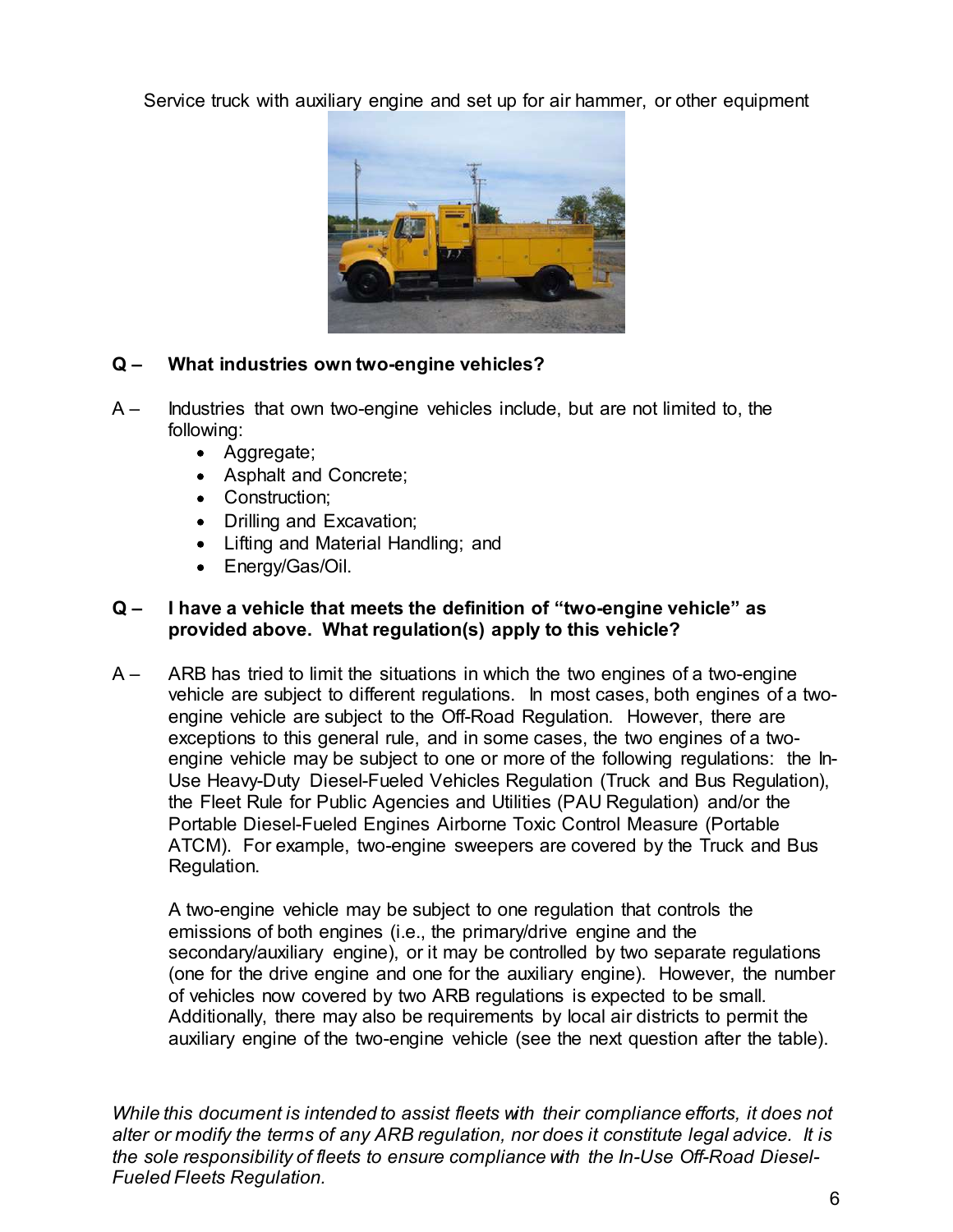There are several factors that determine which regulation will cover a two-engine vehicle, including:

- Vehicle type,
- 
- The tier level of the auxiliary engine.

including:<br>
including:<br>
Vehicle type,<br>
Who owns the vehicle (public agency vs. private company), and<br>
The tier level of the auxiliary engine.<br>
Je below summarizes the different types of two-engine vehicles and which<br>
ource The table below summarizes the different types of two-engine vehicles and which Air Resources Board regulations apply to each type.

While this document is intended to assist fleets with their compliance efforts, it does not While this document is intended to assist fleets with their compliance efforts, it does not<br>alter or modiry the terms of any ARB regulation, nor does it constitute legal advice. It is<br>the sole responsibility of fleets to e the sole responsibility of fleets to ensure compliance with the In-Use Off-Road Diesel-While this document is intended to assist fleets with their compliance efforts,<br>alter or modify the terms of any ARB regulation, nor does it constitute legal a<br>the sole responsibility of fleets to ensure compliance with th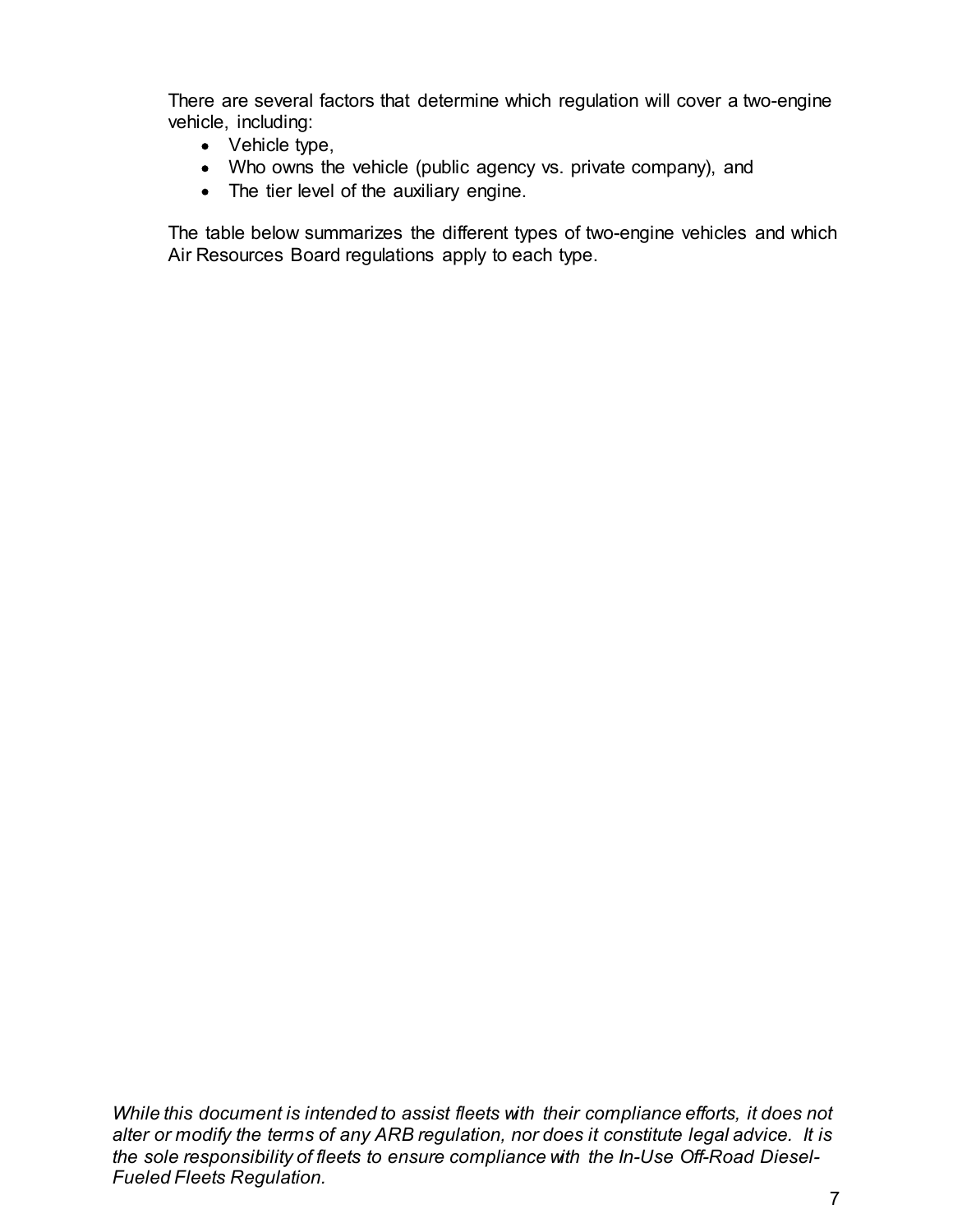| <b>Vehicle Type</b>                                                                                               | <b>Vehicle Definition</b>                                                                                                                                                                                                                                                                                                                                                                                                                                                                                                                                                                    | <b>Vehicle</b><br><b>Owner Type</b><br>(Public or<br><b>Private Fleet)</b> | Auxiliary<br><b>Engine</b><br><b>Tier</b><br>Level <sup>1</sup> | Applicable<br><b>Regulations</b>                                      |
|-------------------------------------------------------------------------------------------------------------------|----------------------------------------------------------------------------------------------------------------------------------------------------------------------------------------------------------------------------------------------------------------------------------------------------------------------------------------------------------------------------------------------------------------------------------------------------------------------------------------------------------------------------------------------------------------------------------------------|----------------------------------------------------------------------------|-----------------------------------------------------------------|-----------------------------------------------------------------------|
| Two-engine<br>crane<br>(on-road OR off-<br>road drive<br>engine)                                                  | <b>Off-Road Regulation, section</b><br>2449(c)(56) "Two- engine crane"<br>means a mobile diesel-powered<br>machine with a hoisting<br>mechanism mounted on a<br>specially constructed truck chassis<br>or carrier; one engine provides<br>motive power, and a secondary<br>(auxiliary) engine 50 bhp or greater<br>that is used to lift and move<br>materials and objects.                                                                                                                                                                                                                   | Public or<br>Private                                                       | Any tier                                                        | Both engines:<br>Off-Road<br>Regulation                               |
| Two-engine<br>water-well<br>drilling rig<br>(on-road OR off-<br>road drive<br>engine)                             | <b>Off-Road Regulation, section</b><br>2449(c)(58) "Two-engine water-<br>well drilling rig" means a mobile<br>diesel-powered drilling rig owned<br>by a water well drilling contractor<br>with a current, valid C-57 license<br>issued by the Contractors State<br>License Board of California and<br>used exclusively to drill water wells<br>with a drilling mechanism mounted<br>on a specialty constructed truck<br>chasses or carrier; one engine<br>provides motive power, and a<br>secondary (auxiliary) engine 50<br>bhp or greater that is used to<br>power the drilling mechanism. | Public or<br>Private                                                       | Any tier                                                        | Both engines:<br>Off-Road<br>Regulation                               |
| Two-engine<br>street sweeper<br>(with on-road<br>drive engine)<br>For two-engine                                  | <b>Truck and Bus regulation,</b><br>section 2025(d)(58) "Two-Engine<br>Sweeper" means an on-road<br>heavy-duty vehicle with a<br>manufacturers GVWR greater than<br>14,000 lbs, used for the express<br>purpose of removing material from<br>road or other surfaces, by                                                                                                                                                                                                                                                                                                                      | Privately<br>owned                                                         | Any tier                                                        | Both engines:<br>Truck and Bus<br>regulation                          |
| street sweepers<br>with off-road<br>drive engines,<br>please refer to<br>"Other two-<br>engine<br>vehicles" below | mechanical means through the<br>action of one or more brooms, or<br>by suction through a vacuum or<br>regenerative air system or any<br>combination of the above. A two-<br>engine street sweeper has an<br>engine to propel the vehicle and an<br>auxiliary engine to power the<br>broom or vacuum.                                                                                                                                                                                                                                                                                         | Publicly owned                                                             | Any tier                                                        | Drive engine:<br>PAU regulation<br>Auxiliary engine:<br>Portable ATCM |

auxiliary engine provides motive power, in which case it applies to auxiliary engines 25 hp and greater.

While this document is intended to assist fleets with their compliance efforts, it does not alter or modify the terms of any ARB regulation, nor does it constitute legal advice. It is the sole responsibility of fleets to ensure compliance with the In-Use Off-Road Diesel-<br>Fueled Fleets Regulation.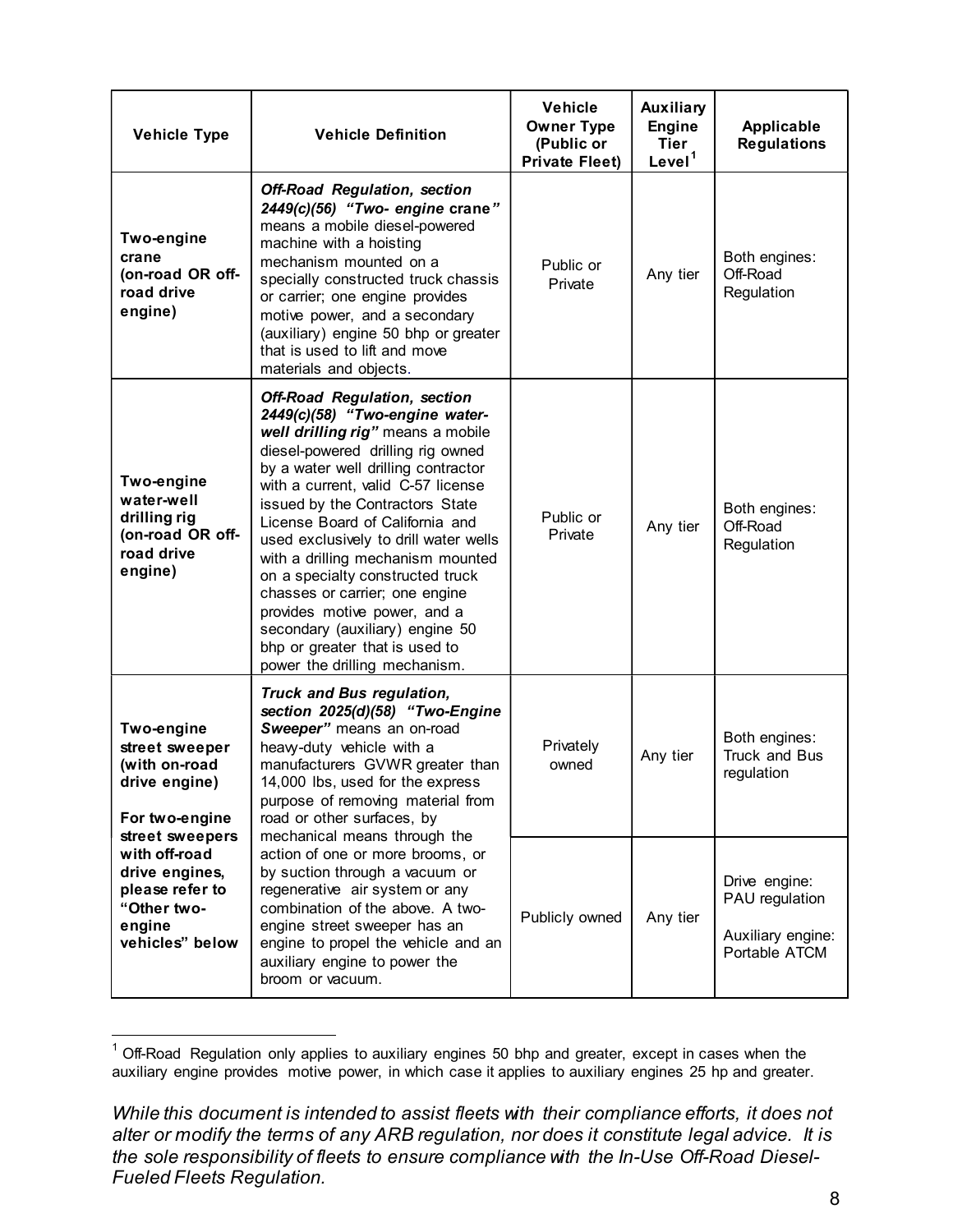| <b>Vehicle Type</b>                                                                                                                                                                 | <b>Vehicle Definition</b>                                                                                                                                                                                                                                                                                                                                                                                                                                                                                      | Vehicle<br><b>Owner Type</b><br>(Public or<br><b>Private Fleet)</b> | Auxiliary<br><b>Engine</b><br><b>Tier</b><br>Level <sup>1</sup> | Applicable<br><b>Regulations</b>                                                                                                                                                                                      |
|-------------------------------------------------------------------------------------------------------------------------------------------------------------------------------------|----------------------------------------------------------------------------------------------------------------------------------------------------------------------------------------------------------------------------------------------------------------------------------------------------------------------------------------------------------------------------------------------------------------------------------------------------------------------------------------------------------------|---------------------------------------------------------------------|-----------------------------------------------------------------|-----------------------------------------------------------------------------------------------------------------------------------------------------------------------------------------------------------------------|
| Two-engine<br>dedicated snow<br>removal vehicle<br>(with on-road<br>drive engine)<br>For off-road<br>drive engines,<br>please refer to<br>"Other two-<br>engine<br>vehicles" below  | <b>Off-Road Regulation section</b><br>2449(c)(11) "Dedicated snow<br>removal vehicle" means a vehicle<br>that is operated exclusively to<br>remove snow from public roads,<br>private roads, or other paths from<br>which snow must be cleared to<br>allow on-road vehicle access.<br>Dedicated snow removal vehicles<br>must have permanently affixed<br>snow removal equipment such as<br>a snow blower or auger and may<br>include, but are not limited to,<br>motor graders, loaders, and snow<br>blowers. | Public or<br>private                                                | Any tier                                                        | Drive engine:<br>Exempt from<br><b>ARB</b> regulations<br>Auxiliary engine:<br>Exempt from<br>ARB regulations<br>(unless auxiliary<br>engine is a<br>detachable snow<br>blower, then the<br>Portable ATCM<br>applies) |
| Two-engine<br>authorized<br>emergency<br>vehicle<br>(with on-road<br>drive engine)<br>For off-road<br>drive engines,<br>please refer to<br>"Other two-<br>engine<br>vehicles" below | <b>Truck and Bus regulation,</b><br>section 2025(d)(9) "Authorized<br><b>Emergency Vehicle"</b> has the<br>same meaning as California<br>Vehicle Code section 165.                                                                                                                                                                                                                                                                                                                                             | Public or<br>private                                                | Any tier                                                        | Drive engine:<br>Exempt from<br>ARB regulations<br>Auxiliary engine:<br>Portable ATCM                                                                                                                                 |
| Other two-<br>engine vehicles<br>(on-road OR off-<br>road drive<br>engines)<br>Does NOT<br>include two-<br>engine on-road<br>trucks less than<br><b>14,000 GVWR</b>                 | <b>Off-Road Regulation section</b><br>2449(c)(57) "Two-engine<br>vehicle" means a specially<br>constructed on-road or off-road<br>mobile diesel-powered vehicle that<br>was designed by the original<br>equipment manufacturer to be<br>equipped with two diesel engines:<br>one engine provides the primary<br>source of motive power of the<br>vehicle while the second engine is<br>an auxiliary engine 50 bhp or<br>greater that is permanently                                                            | Publicly owned<br>(with on-road<br>drive engine)                    | Any tier                                                        | Drive engine:<br>PAU regulation<br>Auxiliary engine<br>(does not<br>provide motive<br>power):<br>Portable ATCM<br>Auxiliary engine<br>(provides motive<br>power): Off-<br>Road Regulation                             |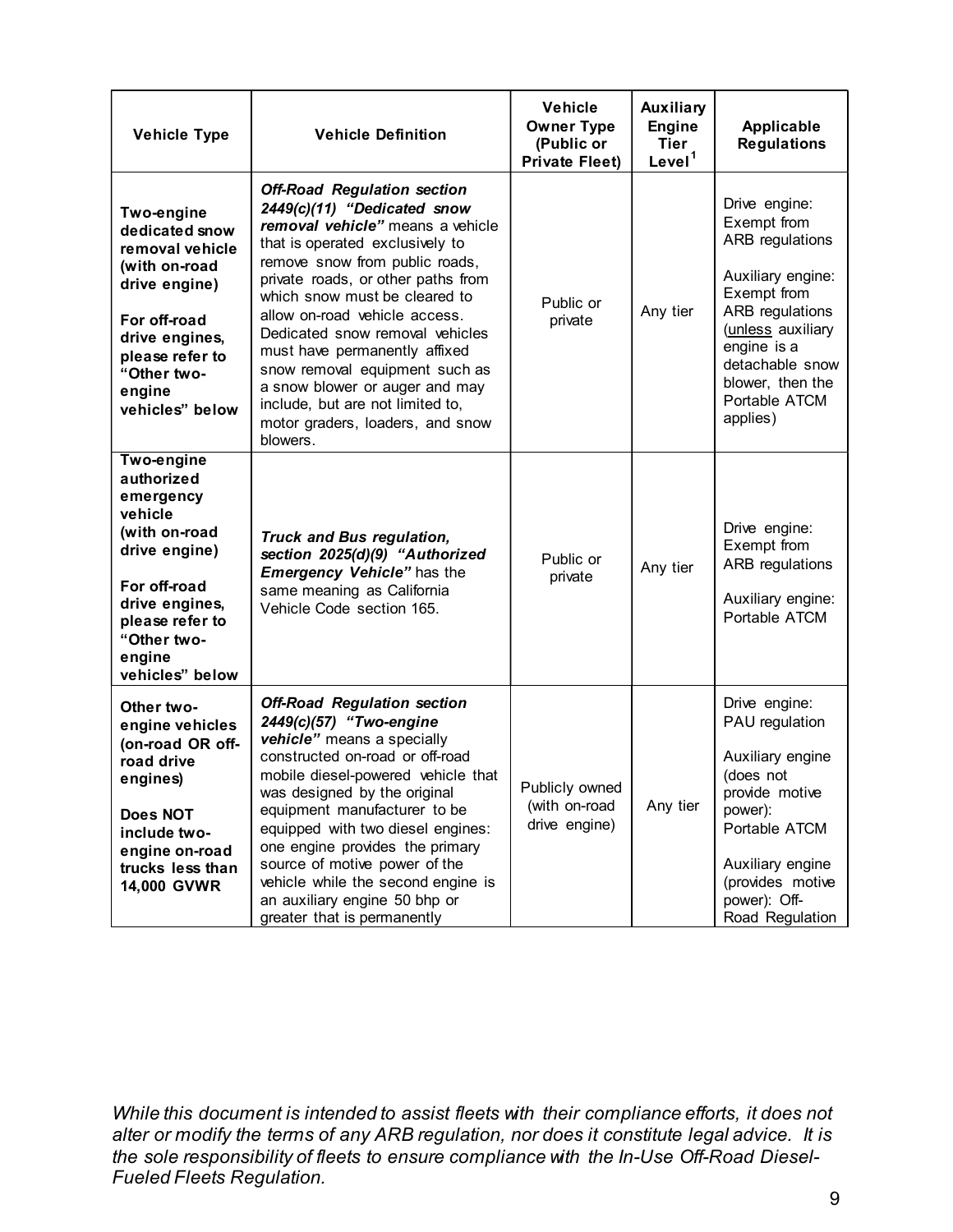|                | <b>Vehicle Type</b> | <b>Vehicle Definition</b>                                                                                                                                                                                                                                                                                                                                                                                                                                                                                                                                                                                                                                                        | <b>Vehicle</b><br><b>Owner Type</b><br>(Public or<br><b>Private Fleet)</b>                                                | Auxiliary<br><b>Engine</b><br><b>Tier</b><br>Level <sup>1</sup> | Applicable<br><b>Regulations</b>                                                                                                                                                                                                                                        |
|----------------|---------------------|----------------------------------------------------------------------------------------------------------------------------------------------------------------------------------------------------------------------------------------------------------------------------------------------------------------------------------------------------------------------------------------------------------------------------------------------------------------------------------------------------------------------------------------------------------------------------------------------------------------------------------------------------------------------------------|---------------------------------------------------------------------------------------------------------------------------|-----------------------------------------------------------------|-------------------------------------------------------------------------------------------------------------------------------------------------------------------------------------------------------------------------------------------------------------------------|
|                |                     | attached and integrated into the<br>design of the vehicle to perform a<br>specific function, which may<br>include providing auxiliary power to<br>attachments, performing special<br>job functions, or providing<br>additional motive power.                                                                                                                                                                                                                                                                                                                                                                                                                                     | Publically<br>owned<br>(with off-road<br>drive engine)<br>Privately<br>owned<br>(with on- or<br>off-road drive<br>engine) | Tier 0                                                          | On-road drive<br>engine: Truck<br>and Bus<br>regulation<br>Off-road drive<br>engine: Off-<br>Road Regulation<br>Auxiliary engine<br>(does not<br>provide motive<br>power)::<br>Portable ATCM<br>Auxiliary engine<br>(provides motive<br>power): Off-<br>Road Regulation |
|                |                     |                                                                                                                                                                                                                                                                                                                                                                                                                                                                                                                                                                                                                                                                                  | Tier 1 or<br>above                                                                                                        | Both engines:<br>Off-Road<br>Regulation                         |                                                                                                                                                                                                                                                                         |
| $Q -$<br>$A -$ |                     | Do I still need a local air district permit or PERP registration for my<br>auxiliary (upper) engine?<br>In addition to meeting the requirements of ARB regulations, most local air<br>districts may require a permit for the operation of the auxiliary engine unless the<br>engine is registered in ARB's Portable Equipment Registration Program (PERP).<br>Therefore, you should contact the local district you plan to operate in to see if a<br>permit is required (http://www.arb.ca.gov/capcoa/roster.htm).<br>If you choose to register in PERP, you are required to remit applicable<br>registration fees and display the PERP identification device (sticker and green |                                                                                                                           |                                                                 |                                                                                                                                                                                                                                                                         |

If you choose to register in PERP, you are required to remit applicable registration fees and display the PERP identification device (sticker and green placard) in addition to any vehicle identification labels that may be required under other ARB regulations. If registered under PERP, the owner/operator must also For the Because and in the PERP is required under the registration of the Rise of Because of the Rise of Because is a constrained in a didition to meeting the requirements of ARB regulations, most local air Regulation to m comply with the PERP inspection requirements. However, for auxiliary engines **Do I still need a local air district permit or PERP registration for my can regulation**<br> **Do I still need a local air district permit or PERP registration for my**<br>
above  $\Box$  of-Road air<br>
districts may require a permit fo **The set of the set of the set of the set of the set of the set of the set of the set of the set of the set of the set of the set of the set of the set of the set of the set of the set of the set of the set of the set of t Example 10** The The Constant in the Constant in the Constant of the Constant of the Could air districtions and air districtions and air districtions and air districtions are permit for the operation of the auditary engine PERP, please see the PERP website at metrolog, you should contact the local district you plant to operate in to see it a<br>permit is required (http://www.arb.ca.gov/capcoa/roster.htm).<br>If you choose to register in PERP, you are required to remit applicable<br>regi If you choose to register in PERP, you are required to remit applicable registration fees and display the PERP identification device (sticker a placard) in addition to any vehicle identification labels that may be recother

http://www.arb.ca.gov/portable/portable.htm.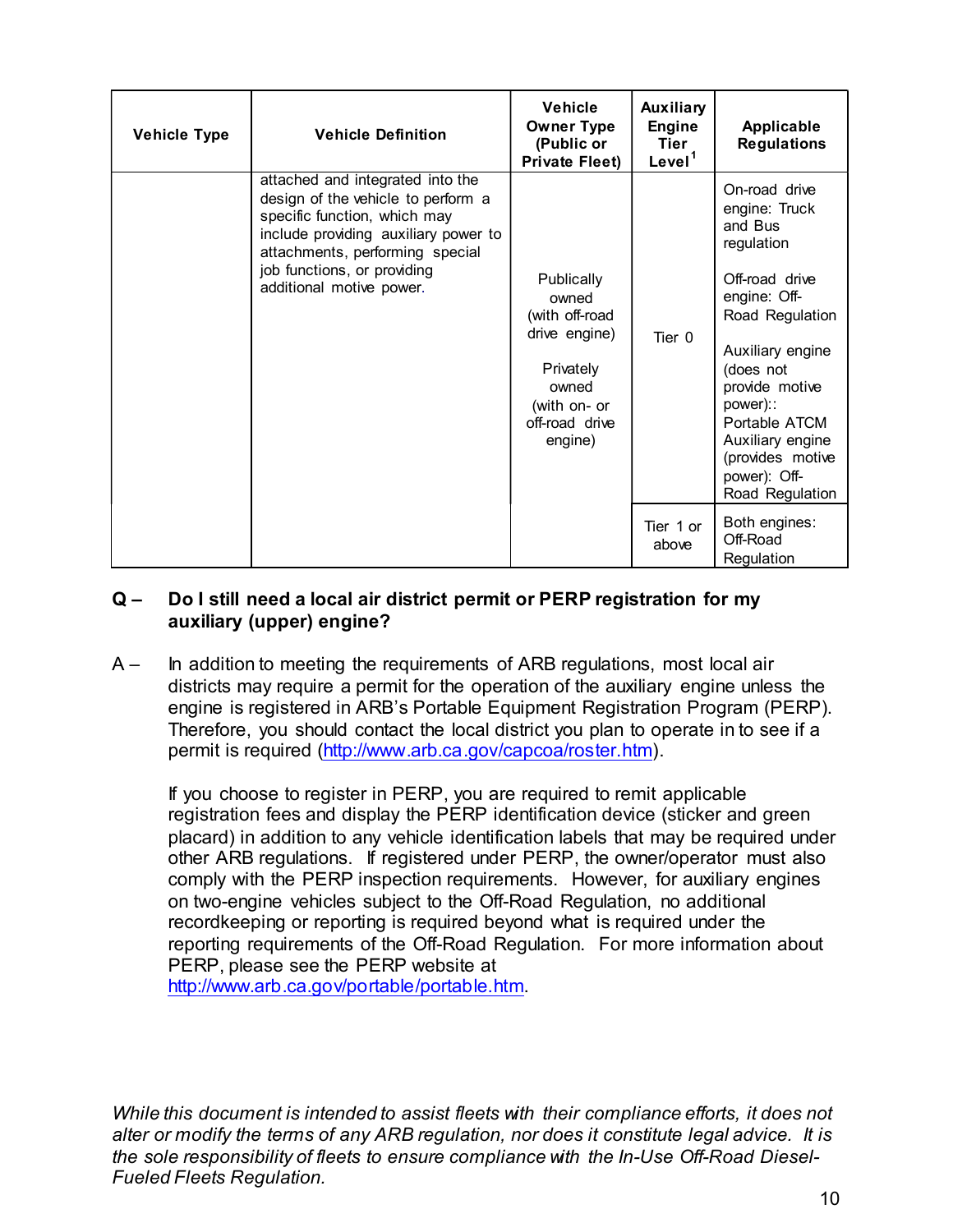- $Q -$  If both engines of my two-engine vehicle are now subject to a regulation<br>other than the Portable ATCM (i.e., the Off-Road Regulation or in the case<br>of two-engine on-road sweepers, the Truck and Bus Regulation), will If both engines of my two-engine vehicle are now subject to a regulation<br>other than the Portable ATCM (i.e., the Off-Road Regulation or in the case<br>of two-engine on-road sweepers, the Truck and Bus Regulation), will I stil If both engines of my two-engine vehicle are now subject to a regulation<br>other than the Portable ATCM (i.e., the Off-Road Regulation or in the case<br>of two-engine on-road sweepers, the Truck and Bus Regulation), will I stil need to meet the performance requirements of the Portable ATCM?
- α If both engines of my two-engine vehicle are now subject to a regulation<br>other than the Portable ATCM (i.e., the Off-Road Regulation or in the case<br>of two-engine on-road sweepers, the Truck and Bus Regulation), will ATCM. However, the auxiliary engines of two-engine vehicles that are now If both engines of my two-engine vehicle are now subject to a regulation<br>other than the Portable ATCM (i.e., the Off-Road Regulation or in the case<br>of two-engine on-road sweepers, the Truck and Bus Regulation), will I stil from the requirements of the Portable ATCM. Currently, both engines are required to comply respectively with the reporting, labeling, and performance requirements of the Off-Road and Truck and Bus Regulations. Q – If both engines of my two-engine vehicle are now subject to a regulation<br>
other than the Portable ATCM (i.e., the Off-Road Regulation or in the case<br>
of two-engine on-road sweepers, the Truck and Bus Regulation), will Q – If both engines of my two-engine vehicle are now subject to a regulation<br>of the than the Portable ATCM (i.e., the Off-Road Regulation or in the case<br>of two-engine on-road sweepers, the Truck and Bus Regulation), will

#### differently from other two-engine vehicles?

If both engines of my two-engine vehicle are now subject to a regulation<br>other than the Portable ATCM (i.e., the Off-Road Regulation or in the case<br>of two-engine on-road sweepers, the Truck and Bus Regulation), will I stil If both engines of my two-engine vehicle are now subject to a regulation<br>other than the Portable ATCM (i.e., the Off-Road Regulation or in the case<br>of two-engine on-road sweepers, the Truck and Bus Regulation), will I stil If both engines of my two-engine vehicle are now subject to a regulation<br>of two-engine on-rable ATCM (i.e., the Off-Road Regulation or in the case<br>of two-engine on-road sweepers, the Truck and Bus Regulation), will I still into the Off-Road Regulation), the Tier 0 engine portable engine ban was already on the common the control of the performance control in the Common Control of two-engine on-road sweepers, the Truck and Bus Regulation), will 1 still<br>need to meet the performance requirements of the Portable ATCM?<br>No. For or two-engine or two-engine or the reacts and the Dortale in the Dortale in the Dortale ATCM?<br>No. Formerly, the auxiliary engine of two-engine vehicles fell under the Portable ATCM. However, the auxiliary engines of two-en ncear to meet the pentomiance requirements of are the meet the Portable ATCM. However, the auxiliary engines of two-engine vehicles fall under the Portable ATCM. However, the auxiliary engines of two engine vehicles that a No. Formerly, the auxiliary engine of two-engine vehicles fell under the Portable<br>ATCM. However, the auxiliary engines of two-engine vehicles that are now<br>subject to the Off-Road and the Truck and Bus Regulations have been FOLD However, the auxiliary engine or two-engine ventices ein unter the rotation.<br>ATCM. However, the auxiliary engines of two-engine vehicles that are now<br>subject to the Off-Road and the Tuck and Bus Regulations have been December 2010 to include a majority of two-engine vehicles, this provision specifically excluded two-engine vehicles with Tier 0 auxiliary engines. requirements of the Off-Road and two-engine water-well drilling rigs treated differently from other two-engine vehicles?<br>
A – Why are two-engine cranes and two-engine water-well drilling rigs treated differently from other Why are two-engine cranes and two-engine water-well drilling rigs treated<br>differently from other two-engine vehicles?<br>Two-engine cranes and two-engine water-well drilling rigs were brought into the<br>Off-Road Regulation befo A – Move-engine ventroless will dilling rigs were brought into the TW-engine areas and two-engine wall drilling rigs were brought into the Off-Road Regulation before the Ter 0 portable engine ban came into effect under the We require Carets and wovelenging way the modelling rigs were bought number the Portable ATCM. However, when the more recent modifications to the Off-Road Regulation) the Tier 0 engine portable engine behaves into the Offon-tood toggladion between the rist operator and the method of CR-Road Regulation wore made (which brought additional two-engine vehicles off-Road Regulation), the Tier 0 engine portable engine beinds in the Off-Road Regul

## that has a Tier 0 auxiliary engine. What regulations apply to that vehicle?

Road Regulation. Instead, you must look at the drive engine and auxiliary engine on-road engine, off-road engine, or an on-road engine owned by a local municipality. The auxiliary engine would be subject to the Portable ATCM, and local air district permitting requirements. Negulation' would restain in emissions uside and word as an word as the wave under<br>Reet owners who did not comply with the Portable ATCM (i.e., the Ter 0 portable<br>Paper ban). Therefore, when the Off-Road Regulation was ame Can that vehicle eventually be subject to the Off-Road Regulation?<br>A-<br>Since the auxiliary engine is a Tier 0, both engines will not be subject to the Off-Road Regulation. Instead, you must look at the drive engine and aux A – Since the auxiliary engine is a Tier 0, both engines will <u>not</u> be subject<br>
Road Regulation. Instead, you must look at the drive engine and aux<br>
separately. The drive engine would be subject to the Truck & Bus, Of<br>
Pu

If the auxiliary engine is eventually repowered to a tier level that meets the Offengine vehicle will then be subject to the Off-Road Regulation.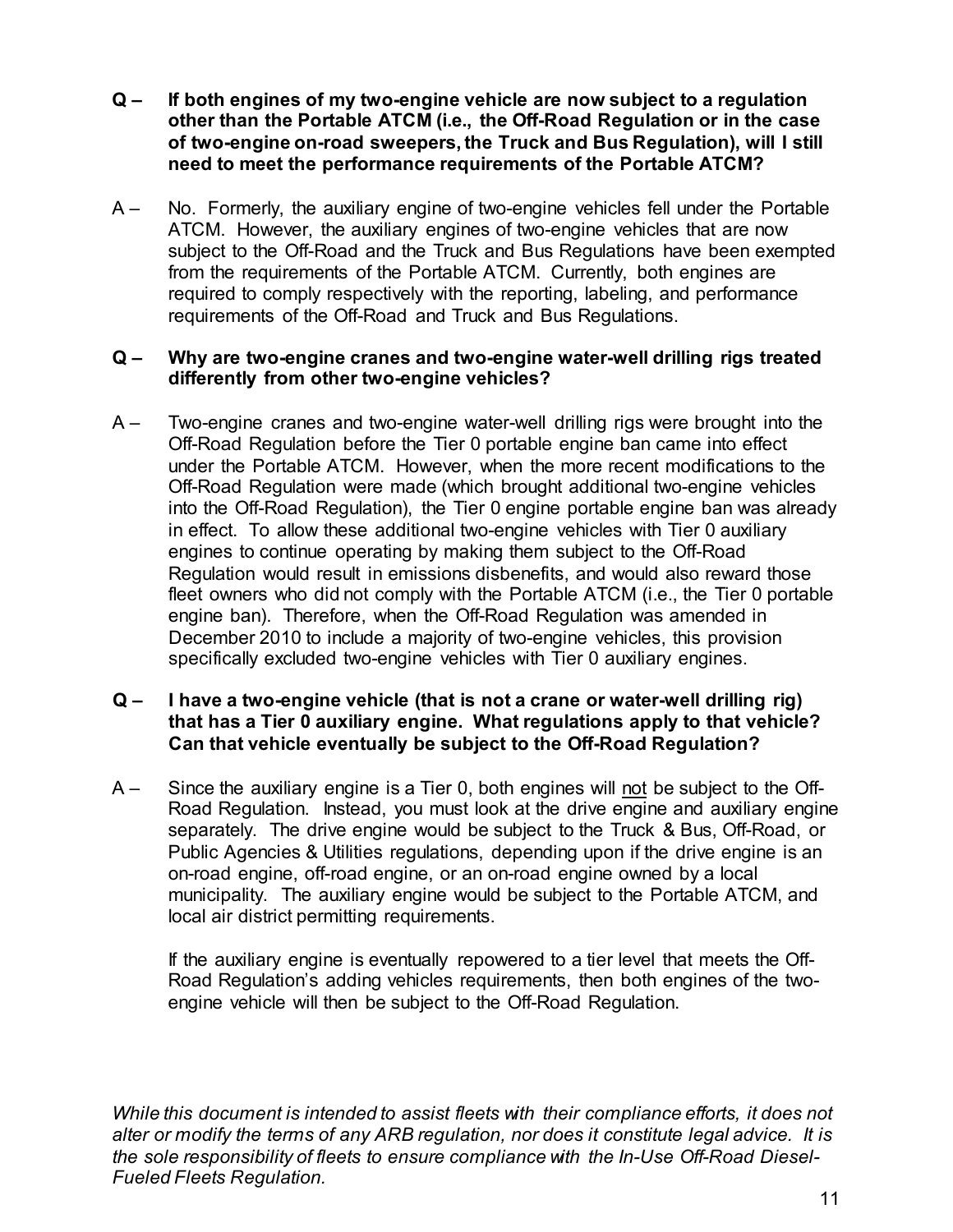#### to the vehicle. What regulation(s) applies to this vehicle?

Q – The auxiliary engine of my two-engine vehicle also provides motive power<br>to the vehicle. What regulation(s) applies to this vehicle?<br>A – If the auxiliary engine is 25 hp or greater and provides motive power to the two- $Q -$  The auxiliary engine of my two-engine vehicle also provides motive power<br>to the vehicle. What regulation(s) applies to this vehicle?<br>A – If the auxiliary engine is 25 hp or greater and provides motive power to the tw The auxiliary engine of my two-engine vehicle also provides motive power<br>to the vehicle. What regulation(s) applies to this vehicle?<br>If the auxiliary engine is 25 hp or greater and provides motive power to the two-<br>engine

The auxiliary engine of my two-engine vehicle also provides moto the vehicle. What regulation(s) applies to this vehicle?<br>If the auxiliary engine is 25 hp or greater and provides motive power<br>engine vehicle, that auxiliary For the drive engine, the applicability will depend on a few factors including the tier level of the auxiliary engine and if the vehicle is privately or publicly owned (please refer to the table above to determine applicability). However, in general, if the drive engine is an off-road engine, it most likely will fall under the Off-Road Regulation. Q – The auxiliary engine of my two-engine vehicle also provides motive power<br>to the vehicle. What regulation(s) applies to this vehicle?<br>A – If the auxiliary engine is 25 hp or greater and provides motive power to the two

## What regulation(s) applies to this vehicle?

Q – The auxiliary engine of my two-engine vehicle also provides motive power<br>to the vehicle. What regulation(s) applies to this vehicle?<br>A – If the auxiliary engine is 25 hp or greater and provides motive power to the two definition of two-engine vehicle in the Off-Road Regulation. Therefore, the applicability chart provided in this document does not apply to these vehicles and in the auxiliary engine of the drive-burg were also provides include the drive-<br>in the auxiliary engine is 25 hp or greater and provides motive power to the two-<br>engine vehicle, that auxiliary engine is subject to the Offdetermine which regulation applies. If the datintion of two-engine back and provides nother both and the two-<br>Inergine vehicle, that auxiliary engine is subject to the Off-Road Regulation and it<br>is <u>not</u> stubject to Portable ATCM.<br>For the drive engine, the a en even on a easaway even an a reviewer and many even to the process prefer to the table above to determine applicability). However, in general, if the drive engine is an off-road engine, it most likely will fall under the please relate to the lable above to be entimite elphonomic by involvering, in general, the drive engine is an off-road engine, it most likely will fall under the Off-Road Regulation.<br>
I have a two-engine vehicle that has a The univer engine is an off-road engine, it most interty will rain direct the Off-road Regulation.<br>
I have a two-engine vehicle that has an auxiliary engine less than 50 bhp.<br>
What regulation(s) applies to this vehicle?<br>
A What **a ty** we engine whice that is an anxieting engine webs start of the definition of two-engine vehicle in the Off-Road Regulation. Therefore, the applicability chart provided in this document does not apply to these v

apply; the Truck and Bus and PAU regulations will most likely apply for an onroad drive engine.

If the auxiliary engine is 25 hp or greater and provides motive power to the two-ATCM, PERP, and most district permitting programs do not apply.

#### weight rating (GVWR) of less than 14,000 lbs. What regulation(s) applies to this vehicle?

deminution wo-engine vehicle in the Off-Road Regulation. I interlout is the diversion of the diversion applicability chart provided in this document does nd apply to these vehicles and instead a fleet must look at the driv road vehicles that have a GVWR less than 14,000 lbs. Similarly, the Truck and Bus and PAU regulations only apply to vehicles with a GVWR greater than 14,000 lbs. Therefore, the drive engine would not be subject to either of the above regulations, however, the portable engine would be subject to the Portable ATCM and district permitting programs if it is 50 bhp or greater. ATCM, PERP, and most district permitting programs do not apply.<br>
Q – I have a two-engine vehicle that is an on-road vehicle with a gross vehicle<br>
weight rating (GVWR) of less than 14,000 lbs. What regulation(s) applies to<br> Q – I have a two-engine vehicle that is an on-road vehicle with a gros<br>weight rating (GVWR) of less than 14,000 lbs. What regulation(s)<br>this vehicle?<br>A – The two-engine vehicle provisions of the Off-Road Regulation do not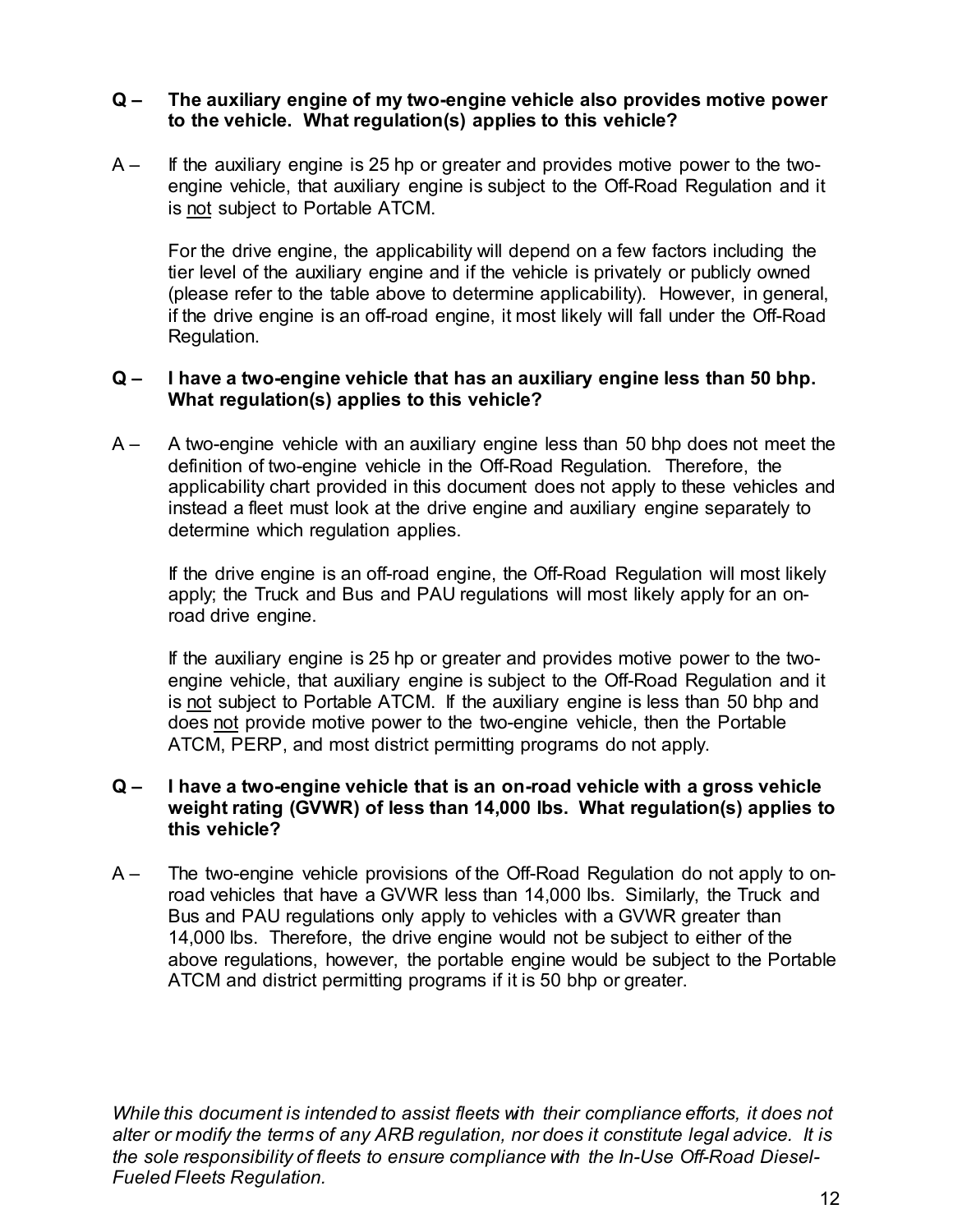#### applies to this vehicle?

Q – I have a two-engine dedicated snow removal vehicle. What regulation(s)<br>applies to this vehicle?<br>A – If the vehicle has two-engines (with an on-road drive engine) and meets the<br>definition of "dedicated snow removal vehi Q – I have a two-engine dedicated snow removal vehicle. What regulation(s)<br>applies to this vehicle?<br>A – If the vehicle has two-engines (with an on-road drive engine) and meets the<br>definition of "dedicated snow removal vehi definition of "dedicated snow removal vehicle" (as listed in the table above), the I have a two-engine dedicated snow removal vehicle. What regulation(s)<br>applies to this vehicle?<br>If the vehicle has two-engines (with an on-road drive engine) and meets the<br>definition of "dedicated snow removal vehicle" (as PAU regulations. If the drive engine is an off-road engine, then it is subject to the **I have a two-engine dedicated snow removal vehicle. What regulation(s)**<br>applies to this vehicle?<br>If the vehicle has two-engines (with an on-road drive engine) and meets the<br>definition of "dedicated snow removal vehicle" ( engine of the two-engine dedicated snow removal vehicle is exempt from the I have a two-engine dedicated snow removal vehicle. What regulation(s)<br>applies to this vehicle?<br>If the vehicle as two-engines (with an on-road drive engine) and meets the<br>drivition of "dedicated snow removal vehicle" (as l I have a two-engine dedicated snow removal vehicle. What regulation(s)<br>applies to this vehicle?<br>If the vehicle has two-engines (with an on-road drive engine) and meets the<br>definition of "dedicated snow removal vehicle" (as I have a two-engine dedicated snow removal vehicle. What regulation(s)<br>applies to this vehicle?<br>If the vehicle has two-engines (with an on-road drive engine) and meets the<br>drivit on divelactated snow removal vehicle" (as l Q – I have a two-engine dedicated snow removal vehicle. What regulation(s)<br>applies to this vehicle?<br>A – If the vehicle has two-engines (with an on-road drive engine) and meets the<br>drive engine of the vehicle is exempt fro I have a two-engine dedicated snow removal vehicle. What regulation(s)<br>applies to this vehicle?<br>definition of "dedicated snow removal vehicle" (as listed in the table above), the<br>drive engine of the vehicle severable from Q – I have a two-engine dedicated snow removal vehicle. What regulation(s)<br>applies to this vehicle?<br>A – If the vehicle has two-engines (with an on-road drive engine) and meets the<br>definition of "dedicated snow removal veh I have a two-engine dedicated snow removal vehicle. What regulation(s)<br>applies to this vehicle?<br>If the vehicle has two-engines (with an on-road drive engine) and meets the<br>definition of "dedicated snow removal vehicle" (as If the vehicle has two-engines (with an on-road drive engine) and meets the definition of "dedicated snow removal vehicle" (as listed in the table above), the drive engine of the vehicle is exempt from the Off-Road, Truck Invertigine of the ventiles is exempt from the Off-Road Tuck and Dust, and the engine is an off-road regulation. The auxiliary engine of the Off-Road Regulation. The auxiliary engine of the two-engine dedicated snow hermor

## applies to this vehicle?

engine of that vehicle is exempt from the Off-Road, Truck and Bus, and PAU regulations. If the drive engine is an off-road engine, then it is subject to the engine is 50 bhp or greater, it must comply with the Portable ATCM. Freporting and labeling requirements of the Off-Road Regulation. The absolver the protocol in the protocol in the Droid California California California California California California California California California veh

- ergine to the thro-engine tecture and the off-Road Regulation must<br>Portable ATCM, <u>unless</u> the auxiliary engine is a <u>detachable</u> snow blower. If the<br>snow blower is detachable (and is 50 bhp or greater), the auxiliary engi Identification Number (EIN). For more information on how to report two-engine vehicles, please see our DOORS User Guide on 'How to Report Vehicles with between the Poitable ATCM (the off-boad directing the exerting the exerting of the series of the series of the series of the series of the two-engine vehicle Code section 165). What regulation(s) applies to this vehicle?<br>I http://www.arb.ca.gov/msprog/ordiesel/documents/doors/userguidevehicles in the two-engine whicle covered under the Off-Road Can a two-engine whicle<br>
(as described in California Vehicle Code section 165), then the on-road drive<br>
engine of that vehicle is exempt from the Off-Road, Truck if the wo-engine winder the auxiliary of the diversion of a functional calculation of the auxiliary venteres in the christople in California Vehicle is exempt from the Off-Road, Truck and Bus, and PAU requiritions. If the (as used much and much much will be the dirt. Then the dirty of the engine of that whicle is exempt from the Off-Road, Truck and Bus, regulations. If the dirve engine is an off-road engine, then it is subjereporting and la regonding and labeling requirements of the Off-Road Regulation. If the auxiliary<br>reporting and labeling requirements of the Off-Road Regulation? If the auxiliary<br>engine is 50 bhp or greater, it must comply with the Portab repoint is 50 bhp or greater, it must comply with the Portable ATCM.<br>How do I report two-engine vehicles under the Off-Road Regulation?<br>Fleets with two-engine vehicles covered under the Off-Road Regulation must<br>report both ergine is so only or greater, it must comply wint the Poff-Road Regulation?<br>How do I report two-engine vehicles under the Off-Road Regulation must<br>report both engines, but the vehicle will be assigned only one Equipment<br>le
- considered a low use vehicle if only one engine is low use? For example,
- provisions of the Off-Road Regulation, please see the Low-Use FAQ at http://www.arb.ca.gov/msprog/ordiesel/faq/lowusefaq.pdf. Two Engines at the term of any ARB regulation is determined to the property or model to the terms of  $\frac{1}{\sqrt{2}}$  which  $\frac{1}{\sqrt{2}}$  which  $\frac{1}{\sqrt{2}}$  which  $\frac{1}{\sqrt{2}}$  which  $\frac{1}{\sqrt{2}}$  which  $\frac{1}{\sqrt{2}}$  which  $\frac{1}{$ **Example 2018**<br>
Wehicle2engine.pdf.<br>
Q – Can a two-engine vehicle covered under the Off-Road Regulation<br>
considered a low use vehicle if only one engine is low use? For<br>
what if the auxiliary engine is used less than 200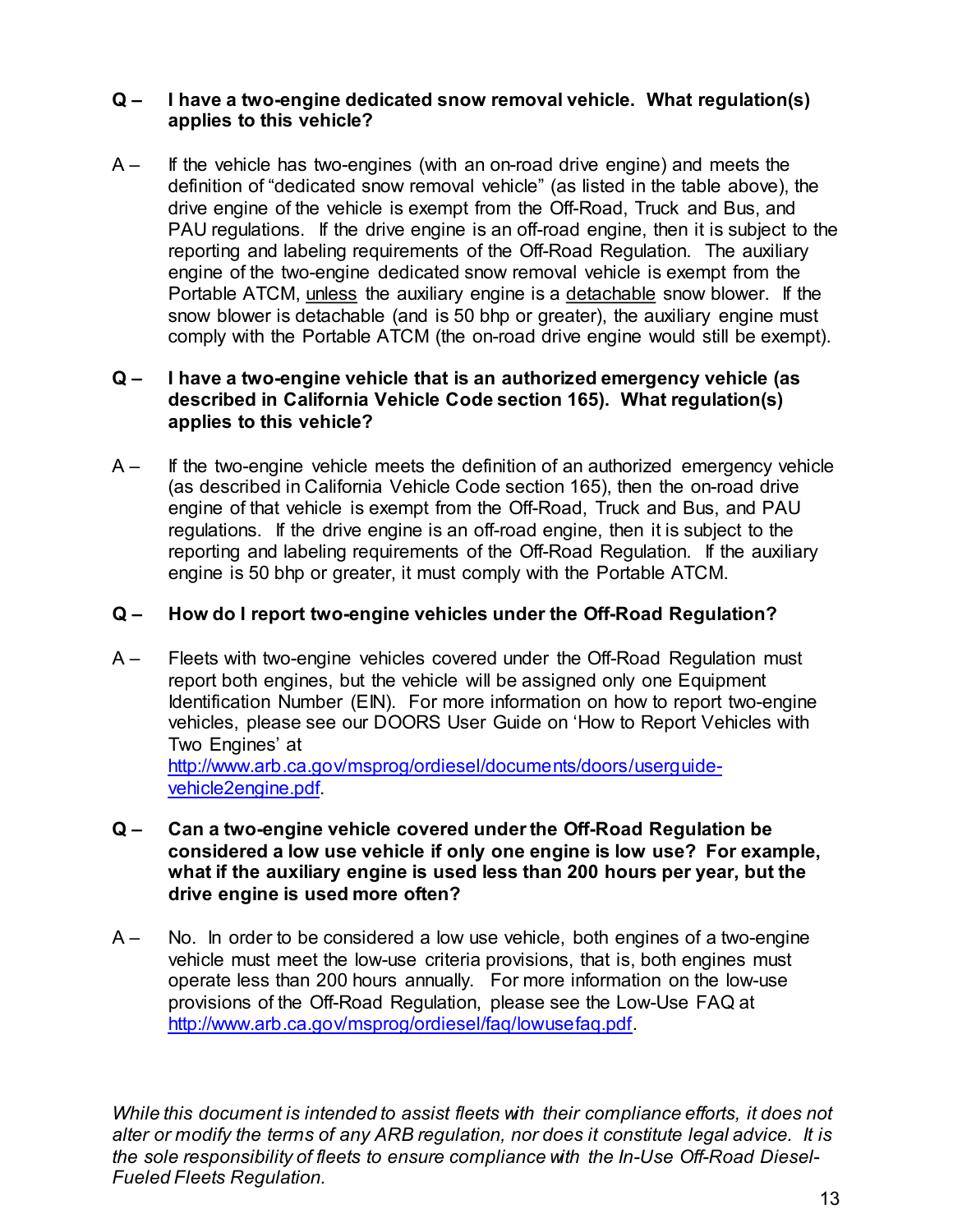# Q – The drive engine of my on-road two-engine vehicle is an off-road engine. If<br>I want to repower that engine, can I repower it with another off-road<br>A – If an on-road registered vehicle with an off-road engine is repowere The drive engine of my on-road two-engine vehicle is an off-road engine. If<br>I want to repower that engine, can I repower it with another off-road<br>engine?<br>If an on-road registered vehicle with an off-road engine is repowere engine?

Q – The drive engine of my on-road two-engine vehicle is an off-road engine. If<br>
I want to repower that engine, can I repower it with another off-road<br>
engine?<br>
A – If an on-road registered vehicle with an off-road engine registered and driven on-road, it must be repowered with an on-road certified engine of the same model year or newer as the engine being replaced. The drive engine of my on-road two-engine vehicle is an off-road engine. If <br>I want to repower that engine, can I repower it with another off-road<br>engine?<br>If an on-road registered vehicle with an off-road engine is repowe The drive engine of my on-road two-engine vehicle is an off-road engine. If want to repower that engine, can I repower it with another off-road engine?<br>If an on-road registered vehicle with an off-road engine is repowered more information about on-road vehicles with off-road engines, please see the Q – The drive engine of my on-road two-engine vehicle is an off-road engine. If<br>
I want to repower that engine, can I repower it with another off-road<br>
engistered and driven on-road, it must be repowered with an on-road Q – The drive engine of my on-road two-engine vehicle is an off-road engine. If<br>
I want to repower that engine, can I repower it with another off-road<br>
engine?<br>
A – If an on-road registered vehicle with an off-road engine The drive engine of my on-road two-engine vehicle is an off-road engine. If<br> **u** want to repower that engine, can I repower it with another off-road<br>
if an on-road registered vehicle with an off-road engine is repowered, The antitive regime of thy other duality for a two-engine vehicle to quality and the proposer internal engine of the proposer it with another off-road<br>engine?<br>If an on-road registered vehicle with an off-road engine is re is an orizonal regulare with a rini-rund ending the provided registered and diven on-road, it must be repowered with an on-road certified Therefore, the dirive engine of an on-road two-engine being replaced.<br>
Therefore, th

#### exemption in order for the vehicle to be exempt from the BACT requirements?

and small fleets, respectively, to claim an exemption from BACT requirements the vehicle must meet the applicable criteria for the vehicle to receive the exemption, unless otherwise noted below.

For several of the BACT exemptions listed in sections 2449.1(b)(2) and (3).<sup>2</sup> the vehicle is required to be retrofitted with the highest level PM VDECS available at the time of installation (all subsequent references to "highest level PM VDECS merience; us curve eignie to an oriental of the time of the time of the time of the time into the time the time of the time of the time of the dentished and the time of the dentished or diriven and convention about on-road vehicles, if VDECS exist for both the drive and auxiliary engines, then BOTH engines must be retrofitted with the highest level PM VDECS to be eligible for exemption. If no highest level VDECS were available for one of the vehicle's engines, a two-engine vehicle would still qualify for an exemption if the engine for Frace a wo-engine ventice. Do other since and mall was avever to continue the discretive methanic flock of the other and small fleets, respectively, to claim an exemption from the BACT requirements and small fleets, respec becoming a street right of the official dimension and real reduction and small fleets, respectively, to claim an exemption from BACT requirements (i.e., from required turnover) for a whicle that meets any of the criteria l

Additionally, section 2449.1(b)(2)(E) of the regulation allows large and medium fleets to claim an exemption from future BACT requirements for a vehicle if the This exemption is capped at 15 percent of the horsepower in the fleet as of (i.e., nontrequine tankove) to a vention at energies any of uncontent insections, the engine behicle to pualify for an exemption, BOTH engines of the exemption, unless otherwise noted below.<br>For several of the BACT exempti engine vehicle must be retrofitted if VDECS are available. A vehicle would, however, still qualify for the exemption if no highest level VDECS were available for one of the vehicle's engines but the other engine has been retrofitted prior to For several of the BACT exemptions listed in sections 2449.1(b)(2) and (3),<sup>2</sup> the vehicle is required to be retrofitted with the highest level PM VDECS available at the time of installation (all subsequent references to counted towards the 15 percent exemption cap. If a fleet has already exceeded engines, a two-engine vehicle would still qualify for an exemption if the engine for<br>which a VDECS was available has been installed.<br>Additionally, section 2449.1(b)(2)(E) of the regulation allows large and medium<br>fleets t Additionally, section 2449.1(b)(2)(E) of the regulation allows large and elects to claim an exemption from that the BACT requirements for a vehicle is equipped with the highest level PM VDECS prior to January This exempti

<sup>&</sup>lt;sup>2</sup> The exemptions with this requirement are in sections 2449.1(b)(2)(B), (C), and (E), and sections 2449.1(b)(3)(B), (C), and (E).

While this document is intended to assist fleets with their compliance efforts, it does not the sole responsibility of fleets to ensure compliance with the In-Use Off-Road Diesel-